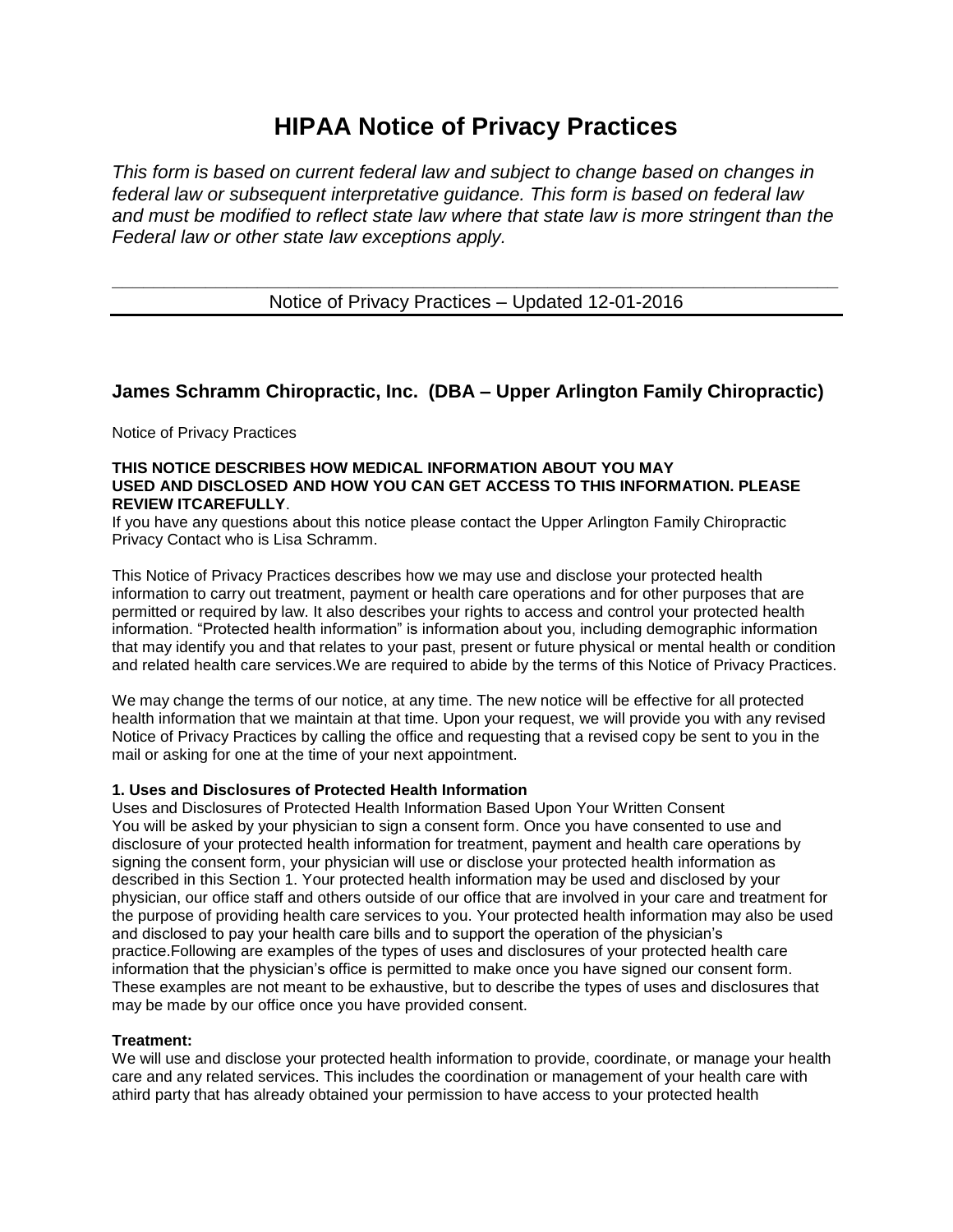information. For example, we would disclose your protected health information, as necessary, to a home health agency that provides care to you. We will also disclose protected health information to other physicians who may be treating you when we have the necessary permission from you to disclose your protected health information. For example, your protected health information may be provided to a physician to whom you have been referred to ensure that the physician has the necessary information to diagnose or treat you. In addition, we may disclose your protected health information from time-to-time to another physician or health care provider (e.g., a specialist tor laboratory) who, at the request of your physician, becomes involved in your care by providing assistance with your health care diagnosis or treatment to your physician.

# **Payment:**

Your protected health information will be used, as needed, to obtain payment for your health care services. This may include certain activities that your health insurance plan may undertake before it approves or pays for the health care services we recommend for you such as; making a determination of eligibility or coverage for insurance benefits, reviewing services provided to you for medical necessity, and undertaking utilization review activities. For example, obtaining approval for chiropractic treatment may require relevant heath information be disclosed to the health plan to obtain approval or authorization for those services.

# **Healthcare Operations:**

We may use or disclose, as-needed, your protected health information in order to support the business activities of your physician's practice. These activities include, butare not limited to, quality assessment activities, employee review activities, training of medical students, licensing, marketing and fund raising activities, and conducting or arranging for other business activities.

For example, we may disclose your protected health information to medical/chiropractic school students that see patients at our office. We may disclose your protected health information to an independent contracted massage therapist that we use for on-site massages. In addition, we may use a sign-in sheet at the registration desk where you will be asked to sign your name. We may also call you by name in the waiting room when your physician is ready to see you. We may use or disclose your protected health information, as necessary, to contact you to remind you of your appointment.

We will share your protected health information with third party "business associates" that perform various activities (e.g., billing, transcription services) for the practice. Whenever an arrangement between our office and a business associate involves the use or disclosure of your protected health information, we will have a written agreement that contains terms that will protect the privacy of your protected health information.

We may use or disclose your protected health information, as necessary, to provide you with information about treatment alternatives or other health-related benefits and services that may be of interest to you. We may also use and disclose your protected health information for other marketing activities. For example, your name and address may be used to send you a newsletter about our practice and the services we offer. We may also send you information about products or services that we believe may be beneficial to you. You may contact our Privacy Contact to request that these materials not be sent to you. We may use or disclose your demographic information and the dates that you received treatment from your physician, as necessary, in order to contact you for fundraising activities supported by our office. If you do not want to receive these materials, please contact our Privacy Contact and request that these fundraising materials not be sent to you.

# **Appointment Reminders and Services:**

Our practice may use and disclose your PHI to contact you and remind you of an appointment, information about treatment alternatives or other health-related benefits and services that may be of interest to you. The following reminders and correspondence may be used by the Practice: a) a postcard/letter with our letterhead mailed to you at the address provided by you; and b) telephoning your home/cell phone and leaving a message on your answering machine/voice mail or with the individual answering the phone, c) Texting the cell phone number you provided, d) emailing you with the email address you provided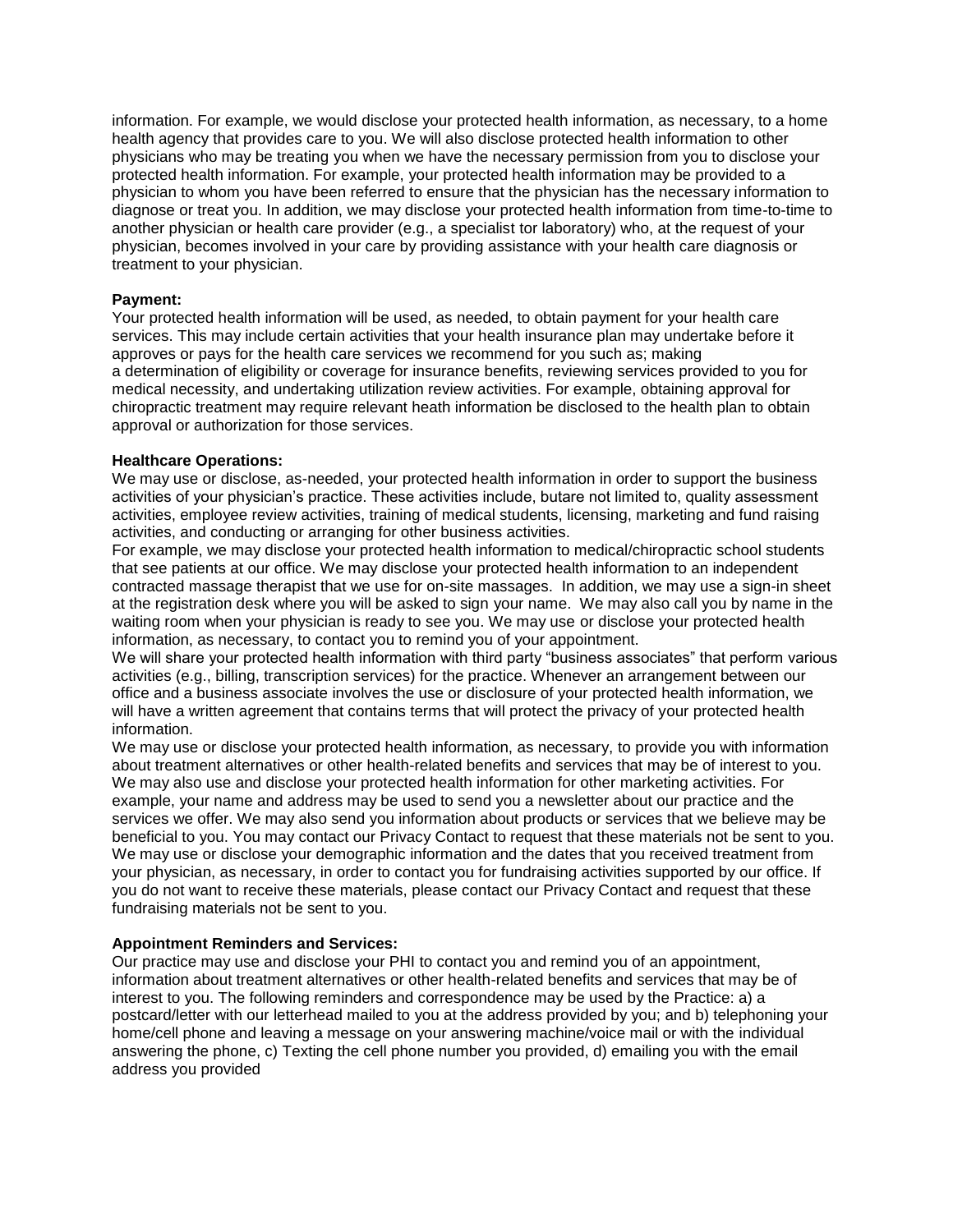# **Directory/Sign-In Sheet:**

Our practice maintains a sign-in sheet at our reception desk for individuals seeking care and treatment in the office. The sign-in sheet is located in a position where staff can readily see who is seeking care, as well as the individual's location within the Practice's office. This information may be seen by, and is accessible to, others who are seeking care or services in the office.

# **Open Treatment Rooms**:

You will have the opportunity to talk to your doctor and staff members in private. However, this practice may provide exercises/home instruction/treatment in an open area. This means that statements made by you or practice employees during treatment may be overheard by others. If you have comments you wish to make privately when you are brought to the rehab-exercise room or treatment area or during treatment, please inform the doctor or staff and we will accommodate your request with a private room.

# **Uses and Disclosures of Protected Health Information Based upon Your Written Authorization**

Other uses and disclosures of your protected health information will be made only with your written authorization, unless otherwise permitted or required by law as described below. You may revoke this authorization, at any time, in writing, except to the extent that your physician or the physician's practice has taken an action in reliance on the use or disclosure indicated in the authorization.

# **Other Permitted and Required Uses and Disclosures That May Be Made With Your Consent, Authorization or Opportunity to Object**

We may use and disclose your protected health information in the following instances. You have the opportunity to agree or object to the use or disclosure of all or part of your protected health information. If you are not present or able to agree or object to the use or disclosure of the protected health information, then your physician may, using professional judgment, determine whether the disclosure is in your best interest. In this case, only the protected health information that is relevant to your health care will be disclosed.

# **Others Involved in Your Healthcare:**

Unless you object, we may disclose to a member of your family, a relative, a close friend or any other person you identify, your protected health information that directly relates to that person's involvement in your health care. If you are unable to agree or object to such a disclosure, we may disclose such information as necessary if we determine that it is in your best interest based on our professional judgment. We may use or disclose protected health information to notify or assist in notifying a family member, personal representative or any other person that is responsible for your care of your location, general condition or death. Finally, we may use or disclose your protected health information to an authorized public or private entity to assist in disaster relief efforts and to coordinate uses and disclosures to family or other individuals involved in your health care.

# **Emergencies:**

We may use or disclose your protected health information in an emergency treatment situation. If this happens, your physician shall try to obtain your consent as soon as reasonably practicable after the delivery of treatment. If your physician or another physician in the practiceis required by law to treat you and the physician has attempted to obtain your consent but is unable to obtain your consent, he or she may still use or disclose your protected health information to treat you.

# **Communication Barriers**:

We may use and disclose your protected health information if your physician or another physician in the practice attempts to obtain consent from you but is unable to do so due to substantial communication barriers and the physician determines, using professional judgment, that you intend to consent to use or disclosure under the circumstances.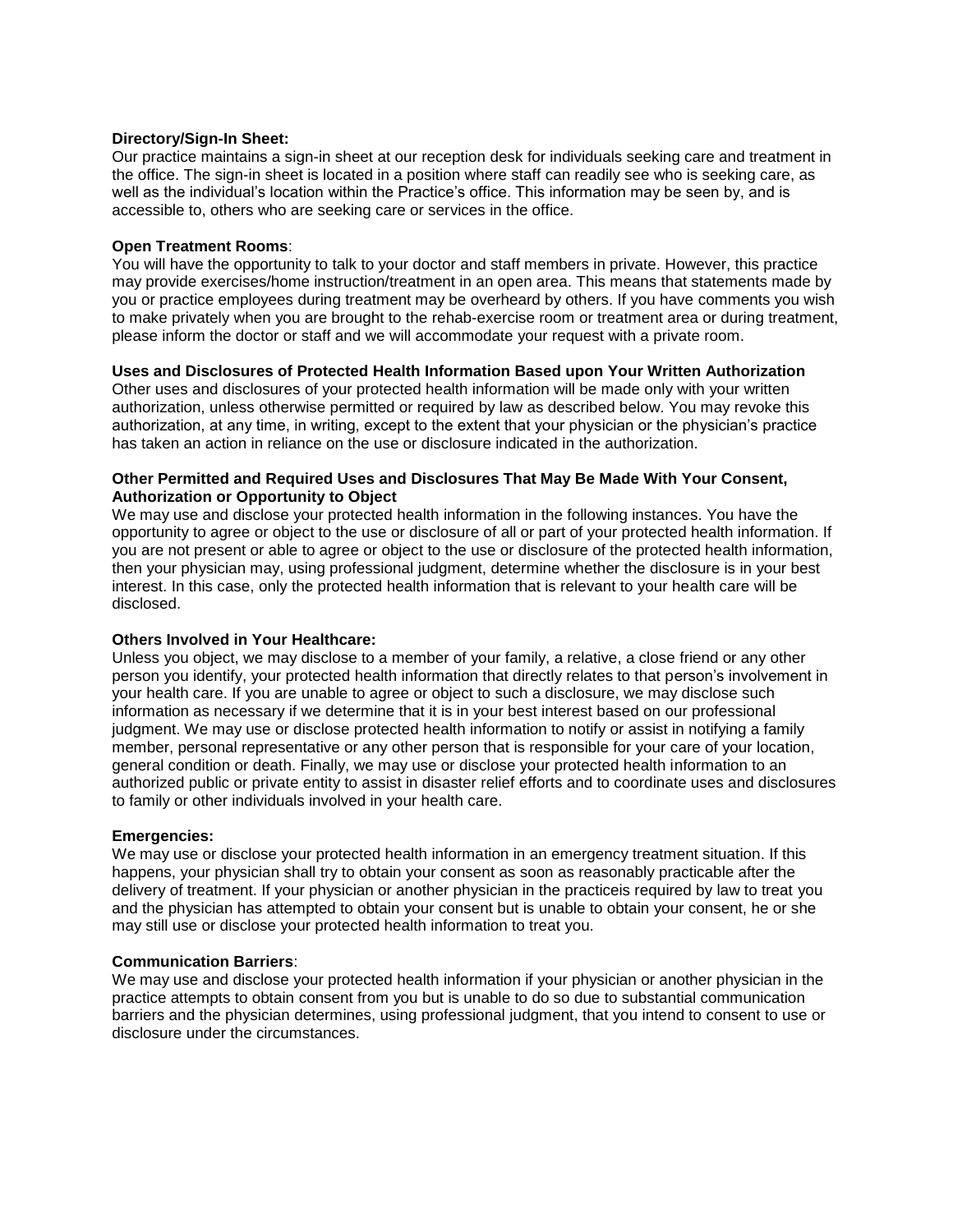# **Other Permitted and Required Uses and Disclosures That May Be Made Without Your Consent, Authorization or Opportunity to Object**

We may use or disclose your protected health information in the following situations without your consent or authorization. These situations include:

# **Required By Law:**

We may use or disclose your protected health information to the extent that the use or disclosure is required by law. The use or disclosure will bemade in compliance with the law and will be limited to the relevant requirements of the law. You will be notified, as required by law, of any such uses or disclosures.

## **Public Health:**

We may disclose your protected health information for public health activities and purposes to a public health authority that is permitted by law to collect or receive the information. The disclosure will be made for the purpose of controlling disease, injury or disability. We may also disclose your protected health information, if directed by the public health authority, to a foreign government agency that is collaborating with the public health authority.

**Communicable Diseases:**We may disclose your protected health information, if authorized by law, to a person who may havebeen exposed to a communicable disease or may otherwise be at risk of contracting or spreading the disease or condition.

#### **Health Oversight**:

We may disclose protected health information to a health oversight agency for activities authorized by law, such as audits, investigations, and inspections. Oversight agencies seeking this information include government agencies that oversee the health care system, government benefit programs, other government regulatory programs and civil rights laws.

#### **Abuse or Neglect:**

We may disclose your protected health information to a public health authority that is authorized by law to receive reports of child abuse or neglect. In addition, we may disclose your protected health information if we believe that you have been a victim of abuse, neglect or domestic violence to the governmental entity or agency authorized to receive such information. In this case, the disclosure will be made consistent with the requirements of applicable federal and state laws.

# **Food and Drug Administration:**

We may disclose your protected health information to a person or company required by the Food and Drug Administration to report adverse events, product defects or problems, biologic product deviations, track products; to enable product recalls; to make repairs or replacements, or to conduct post marketing surveillance, as required.

#### **Legal Proceedings:**

We may disclose protected health information in the course of any judicial or administrative proceeding, in response to an order of a court or administrative tribunal (to the extent such disclosure is expressly authorized), in certain conditions in response to a subpoena, discovery request or other lawful process.

# **Law Enforcement:**

We may also disclose protected health information, so long as applicable legal requirements are met, for law enforcement purposes. These law enforcement purposes include (1) legal processes and otherwise required by law, (2) limited information requests for identification and location purposes, (3) pertaining to victims of a crime, (4) suspicion that death has occurred as a result of criminal conduct, (5) in the event that a crime occurs on the premises of the practice, and (6) medical emergency (not on the Practice's premises) and it is likely that a crime has occurred.

# **Coroners, Funeral Directors, and Organ Donation:**

We may disclose protected health information to a coroner or medical examiner for identification purposes, determining cause of death or for the coroner or medical examiner to perform other duties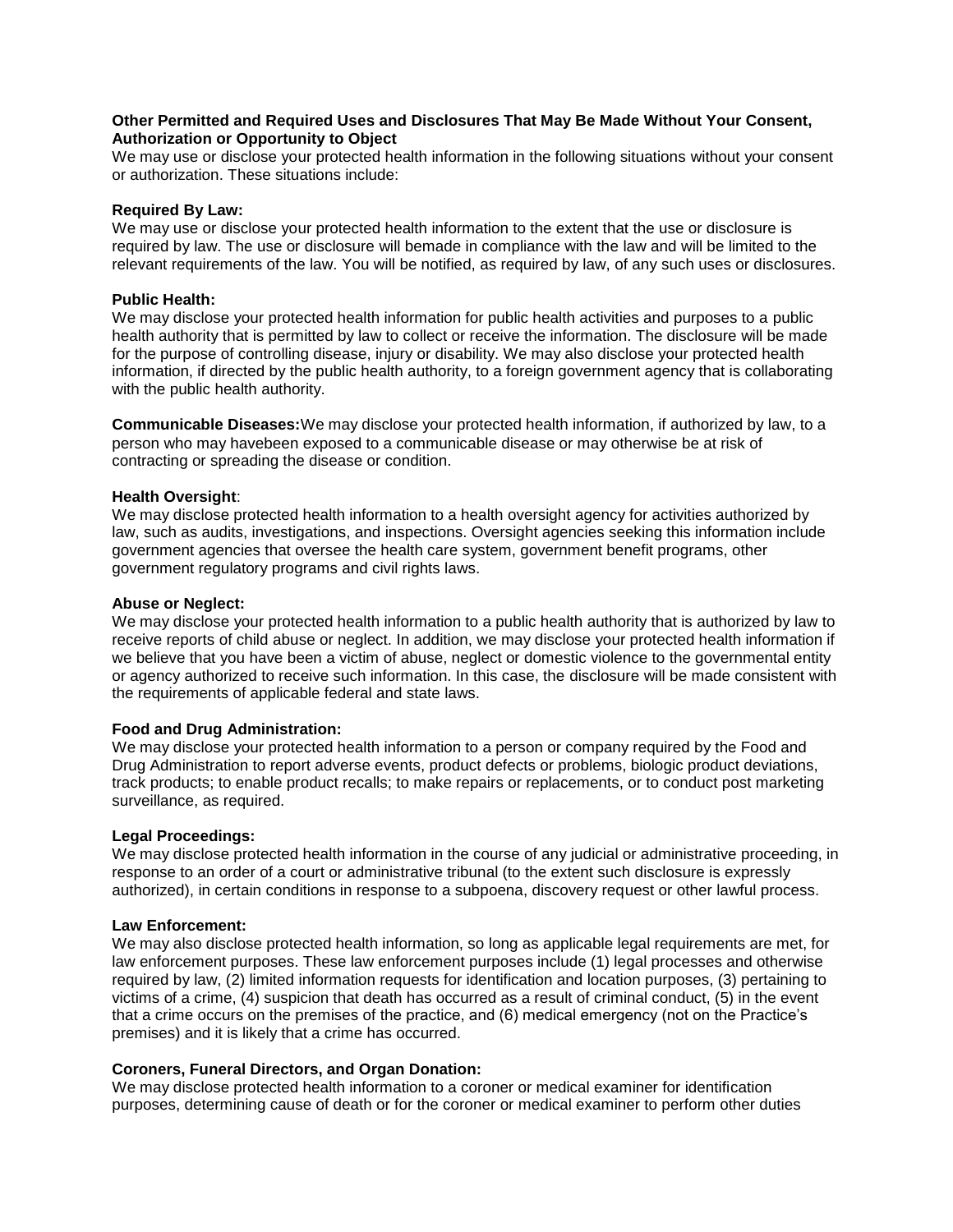authorized by law.We may also disclose protected health information to a funeral director, as authorized by law, in order to permit the funeral director to carry out their duties. We may disclose such information in reasonable anticipation of death. Protected health information may be used and disclosed for cadaveric organ, eye or tissue donation purposes.

# **Research:**

We may disclose your protected health information to researchers when their research has been approved by an institutional review board that has reviewed the research proposal and established protocols to ensure the privacy of your protected health information.

# **Criminal Activity:**

Consistent with applicable federal and state laws, we may disclose your protected health information, if we believe that the use or disclosure is necessary to prevent or lessen a serious and imminent threat to the health or safety of a person or the public. We may also disclose protected health information if it is necessary for law enforcement authorities to identify or apprehend an individual.

# **Military Activity and National Security:**

When the appropriate conditions apply, we may use or disclose protected health information of individuals who are Armed Forces personnel (1) for activities deemed necessary by appropriate military command authorities; (2) for the purpose of a determination by the Department of Veterans Affairs of your eligibility for benefits, or (3) to foreign military authority if you are a member of that foreign military services. We may also disclose your protected health information to authorized federal officials for conducting national security and intelligence activities, including for the provision of protective services to the President or others legally authorized.

# **Workers' Compensation:**

We may disclose your protected health information as authorized to comply with workers' compensation laws and other similar legally established programs.

# **Inmates:**

We may use or disclose your protected health information if you are an inmate of a correctional facility and your physician created or received your protected health information in the course of providing care to you.

# **Required Uses and Disclosures:**

Under the law, we must make disclosures to you and when required by the Secretary of the Department of Health and Human Services to investigate or determine our compliance with the requirements of Section 164.500.

# **Authorization**

Uses and/or disclosures, other than those described above, will be made only with your written Authorization.

# **2. Your Rights**

Following is a statement of your rights with respect to your protected health information and a brief description of how you may exercise these rights.

# **You have the right to inspect and copy your protected health information**.

This means you may inspect and obtain a copy of protected health information about you that is contained in a designated record set for as long as we maintain the protected health information. A "designated record set" contains medical and billing records and any other records that your physician and the practice uses for making decisions about you. Under federal law, however, you may not inspect or copy the following records; psychotherapy notes; information compiled in reasonable anticipation of, or use in, a civil, criminal, or administrative action or proceeding, and protected health information that is subject to law that prohibits access to protected health information. Depending on the circumstances, a decision to deny access may be reviewable. In some circumstances, you may have a right to have this decision reviewed. Please contact our Privacy Contact if you have questions about access to your medical record.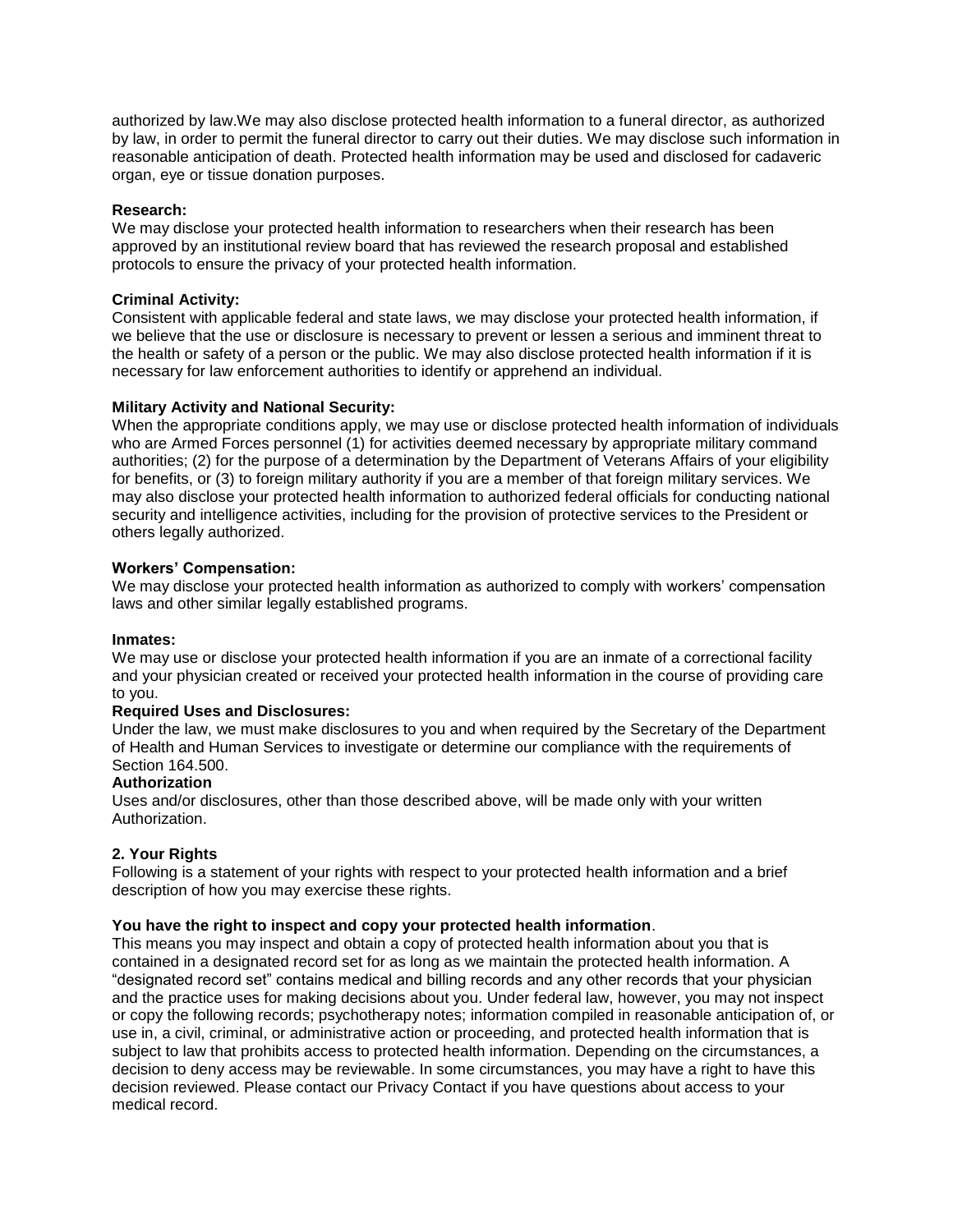# **You have the right to request a restriction of your protected health information.**

This means you may ask us not to use or disclose any part of your protected health information for the purposes of treatment, payment or healthcare operations. You may also request that any part of your protected health information not be disclosed to family members or friends who may be involved in your care or for notification purposes as described in this Notice of Privacy Practices. Your request must state the specific restriction requested and to whom you want the restriction to apply. Your physician is not required to agree to a restriction that you may request. If physician believes it is in your best interest to permit use and disclosure of your protected health information, your protected health information will not be restricted. If your physician does agree to the requested restriction, we may not use or disclose your protected health information in violation of that restriction unless it is needed to provide emergency treatment. With this in mind, please discuss any restriction you wish to request with your physician. You may request a restriction by contacting in writing. You have the right to request a restriction in our use or disclosure of your PHI for treatment, payment or health care operations. You may also request that we restrict our disclosure of your PHI to only certain individuals involvedin your care or the payment for your care, such as family members and friends. We are not required to agree to your request;however, if we do agree, we are bound by our agreement except when otherwise required by law, in emergencies or when the information is necessary to treat you.

# **You have the right to request to receive confidential communications from us by alternative means or at an alternative location.**

We will accommodate reasonable requests. We may also condition this accommodation by asking you for information as to how payment will be handled or specification of an alternative address or other method of contact. We will not request an explanation from you as to the basis for the request. Please make this request in writing to our Privacy Contact.

# **You may have the right to have your physician amend your protected health information.**

This means you may request an amendment of protected health information about you in a designated record set for as long as we maintain this information. In certain cases, we may deny your request for an amendment. If we deny your request for amendment, you have the right to file a statement of disagreement with us and we may prepare a rebuttal to your statement and will provide you with a copy of any such rebuttal. Please contact our Privacy Contact to determine if you have questions about amending your medical record.

# **You have the right to receive an accounting of certain disclosures we have made, if any, of your protected health information**.

This right applies to disclosures for purposes other than treatment, payment or healthcare operations as described in this Notice of Privacy Practices. It excludes disclosures we may have made to you, for a facility directory, to family members or friends involved in your care, or for notification purposes. You have the right to receive specific information regarding these disclosures that occurred after April 14, 2003. You may request a shorter timeframe. The right to receive this information is subject to certain exceptions, restrictions and limitations.

**You have the right to obtain a paper copy of this notice from us**, upon request, even if you have agreed to accept this notice electronically.

# **3. Complaints**

You may complain to us or to the Secretary of Health and Human Services if you believe we have violated your privacy rights by us. You may file a complaint with us by notifying our privacy contact of your complaint. We can provide you with a written form to file your complaint. We will not retaliate against you for filing a complaint.

(1) Health and Human Services:

*<http://www.hhs.gov/ocr/privacy/hipaa/complaints/hipcomplaintform.pdf>*

(2) Our Privacy Contact, Lisa Schramm at (614) 682-6868

This notice was published and becomes effective on January 1, 2016.